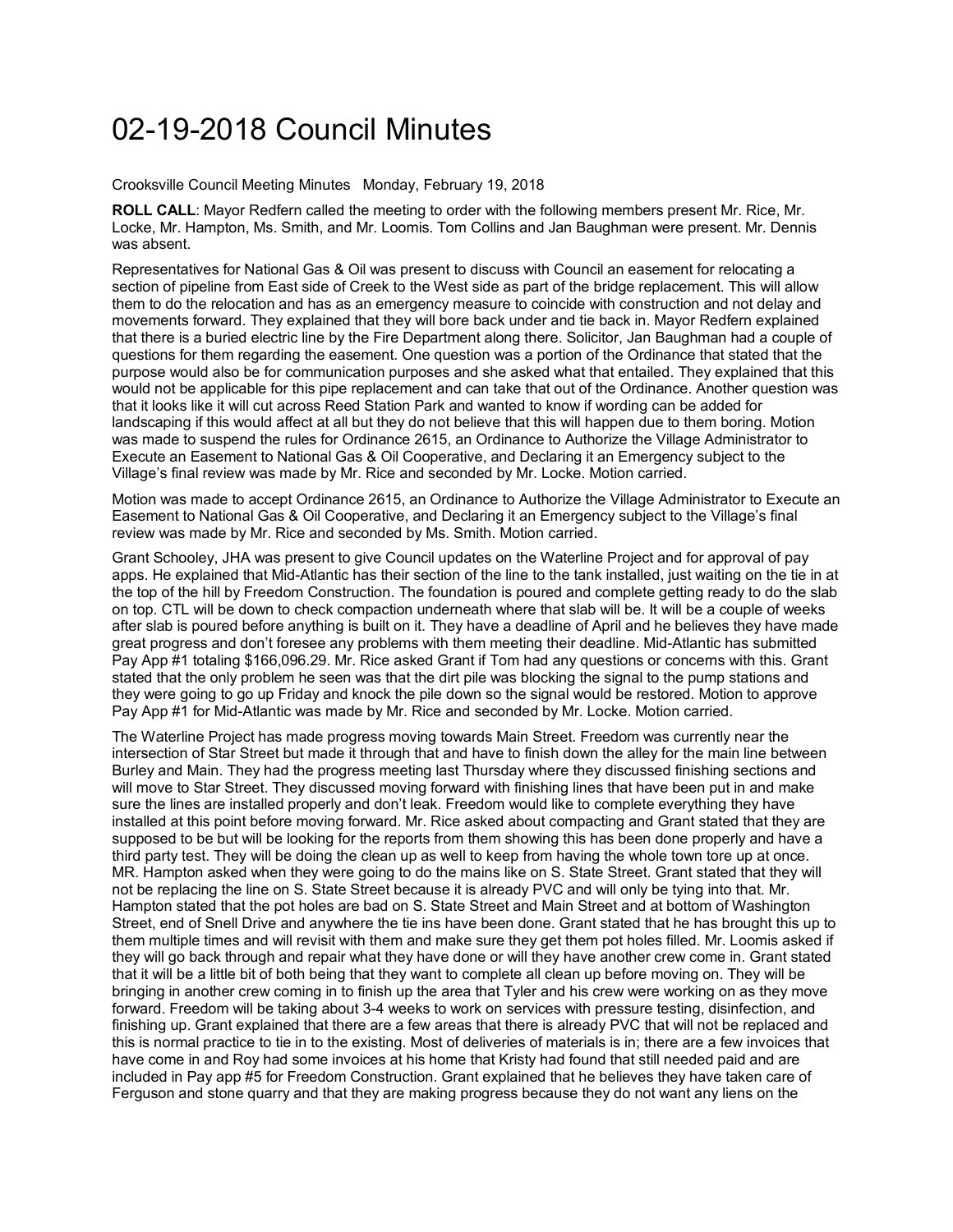project. There was a change order that includes the stoppage of work on Tunnel Hill Road that revisions have been made for and the restraints going up to the Grant Street tank that totaled \$8,630.53.

Pay App #5 for Freedom Construction totaled \$284,843.59 for most of remaining stored materials and completed work for the month of January. Motion to approve Pay App #5 for Freedom Construction was made by Mr. Locke and seconded by Mr. Rice. Motion carried.

Motion to approve Freedom Construction's Change Order #1 totaling \$8,630.53 was made by Mr. Locke and seconded by Mr. Hampton. Motion carried.

Grant stated that the last item he has is an update for the Storm Water Project. He explained that he brought down a map about a month ago and had a meeting at the Village. This map shows where the needs are for the Village and where the Storm Water is the worst. This is called a Needs Analysis to put everything in order and show where bad areas are to put an estimate on there to show what will need to be brought in over the next 30 years to replace bad infrastructures. They are waiting on this back to move forward. They will be developing the ERU and took 250 properties randomly and averaged the impervious areas to figure out the square footage and what to charge.

**MINUTES:** Motion to approve Clerk's minutes was made by Mr. Rice and seconded by Ms. Smith. Motion carried.

**APPROVAL OF REPORTS:** Motion to approve Revenue Adjustments to the 2018 Budget was made by Mr. Rice and seconded by Mr. Loomis. Motion carried.

Motion to approve Mayor's Court report for January was made by Mr. Rice and seconded by Mr. Locke. Motion carried.

**CORRESPONDENCE AND MESSAGES:** Mayor Redfern asked if any Council Members were wanting to attend the Newly Elected Council Seminars available. He also let Council know that the AEP transmission line inspection will start today between Crooksville and New Lex. They will be in the area using ATVs and possibly helicopters to assess any damage to their lines or any right away issues they may have.

**SOLICITOR'S LIST:** Jan Baughman stated that she does not have any updates at this time.

**PAID BILLS**: A motion to approve Resolution 2018-14 paid bills and payroll was made by Mr. Hampton and seconded by Mr. Locke. Motion carried.

**TO BE PAID BILLS**: A motion to approve Resolution 2018-15 to be paid bills was made by Mr. Locke and seconded by Ms. Smith. Motion carried.

**TRANSFER**: A motion to approve Resolution 2018-16 transferring funds was made by Mr. Rice and seconded by Mr. Locke. Motion carried.

**PARK & RECREATION:** Motion to approve ad for Pool Managers and Lifeguards to be ran (3) times in Perry County Tribune was made by Mr. Loomis and seconded by Mr. Locke. Motion carried.

Motion to approve the sale of Morgan County Reservoir properties (Dam 1 &2) for \$2,000/ acre was made by Mr. Locke and seconded by Ms. Smith. Motion carried.

**SERVICE:** Motion to approve Trash Hauling Permit for Rock's Hauling & Refuse was made by Mr. Rice and seconded by Mr. Hampton. Motion carried. Motion to approve Trash Hauling Permit for BA Disposal was made by Mr. Rice and seconded by Mr. Locke. Motion carried.

Brittany explained that there are three trash haulers that we are still waiting for information from including Boyd's, Mr. Trash, and Waste Management and that she had Angel send out letters to them regarding this giving them 10 days. Mayor Redfern asked if we could add to the permit packet next year a requirement to include the number assigned to them from the Perry County Health Department. Mr. Loomis stated that he personally has CMI and he does live within the Village. Brittany stated that she will add them to the list and will send them a letter letting them know they need to submit their permit.

**SAFETY:** Police Chief Walters stated that he discussed with Mr. Rice and asking Jan if she knows what he is referencing, one way to save money is that he believes that the Village does not have to pay Comp Time or accumulate comp time if there is under 5 men and was referencing a 1984 pay Ordinance. He explained that if you had over 5 men then you would have to do the comp time. He believes we do not have to do both the 43 hours and comp time. Brittany explained that she will look into this.